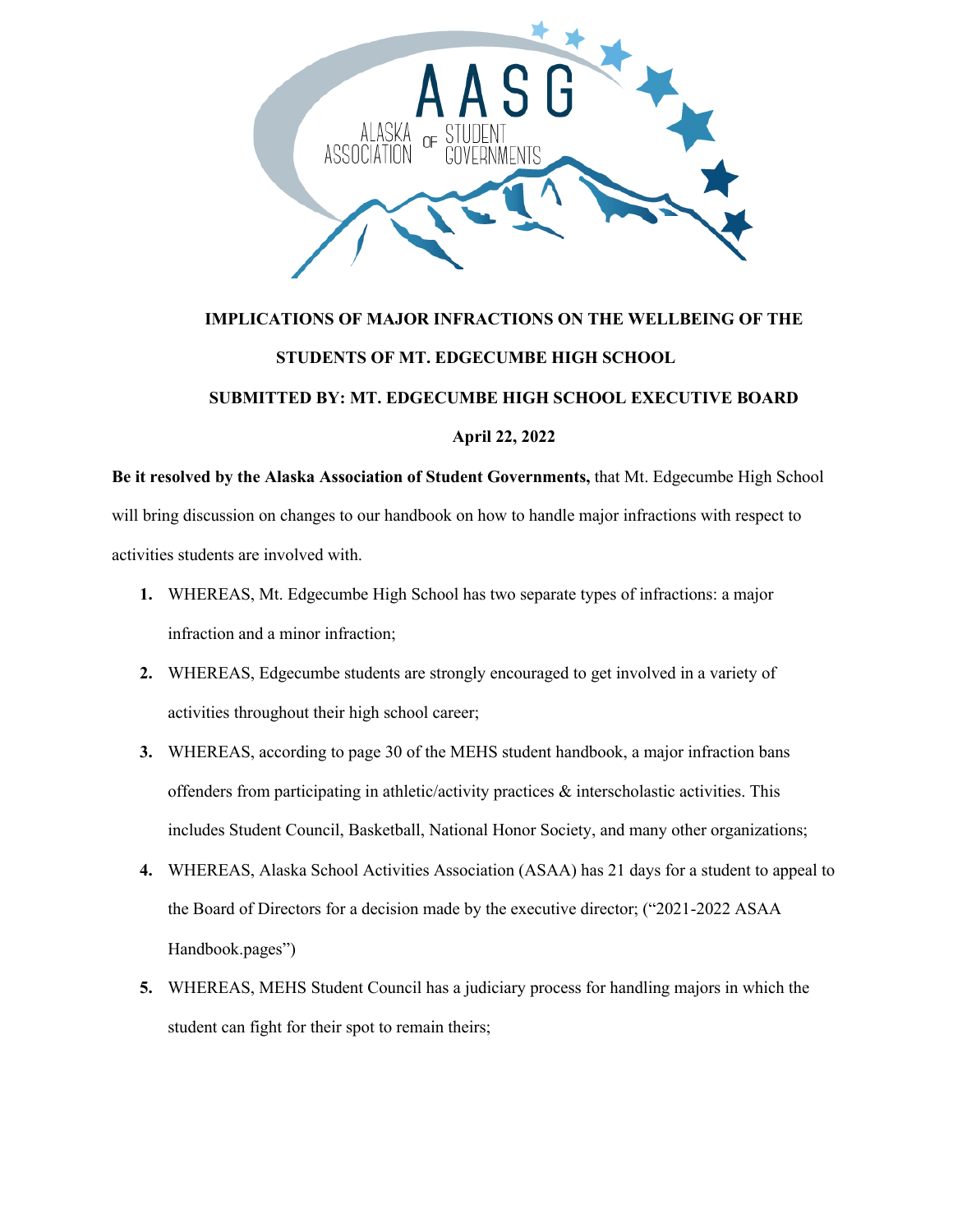- **6.** WHEREAS, National Honor Society is the only other organization at MEHS to have designated rules for how to handle major infractions so the student is able to fight for their position after receiving a major;
- **7.** WHEREAS, Social isolation is usually defined as the absence of social contact-being cut off from social support networks; such as family, friends, mentors, and in some cases cultural identity; (*The Effects of Social Isolation on Mental Health*, 2020)
- **8.** WHEREAS, Students of Mt. Edgeumbe are already away from their homes, which serve as their support network, with activities being one of their only resources on campus to build a support network away from home;
- **9.** WHEREAS, a student can lose all that they've worked for including the support network built from teammates, coaches, and peers if they receive a major infraction. This causes extreme social isolation;
- **10.** WHEREAS, according to the Newport academy, social isolation can result in the following effects on adolescents: increased stress, insomnia, depression, and anxiety;
- **11.** WHEREAS, notably, the Newport Academy also says that social isolation can result in increased incidence of drug use. This proves that punitive measures against students for major offenses are ineffective, and can actually harm the wellbeing of students;

**THEREFORE,** be it resolved that the Alaska Association of Student Governments supports discussion on being made to the student handbook in relation to the handling of major infractions.

**Action Statement:** If passed by the General Assembly of AASG this resolution will be brought to MEHS administration, in hopes to change their perspective on major infractions and the way in which they are handled at our school with an emphasis on the impact on Student mental health.